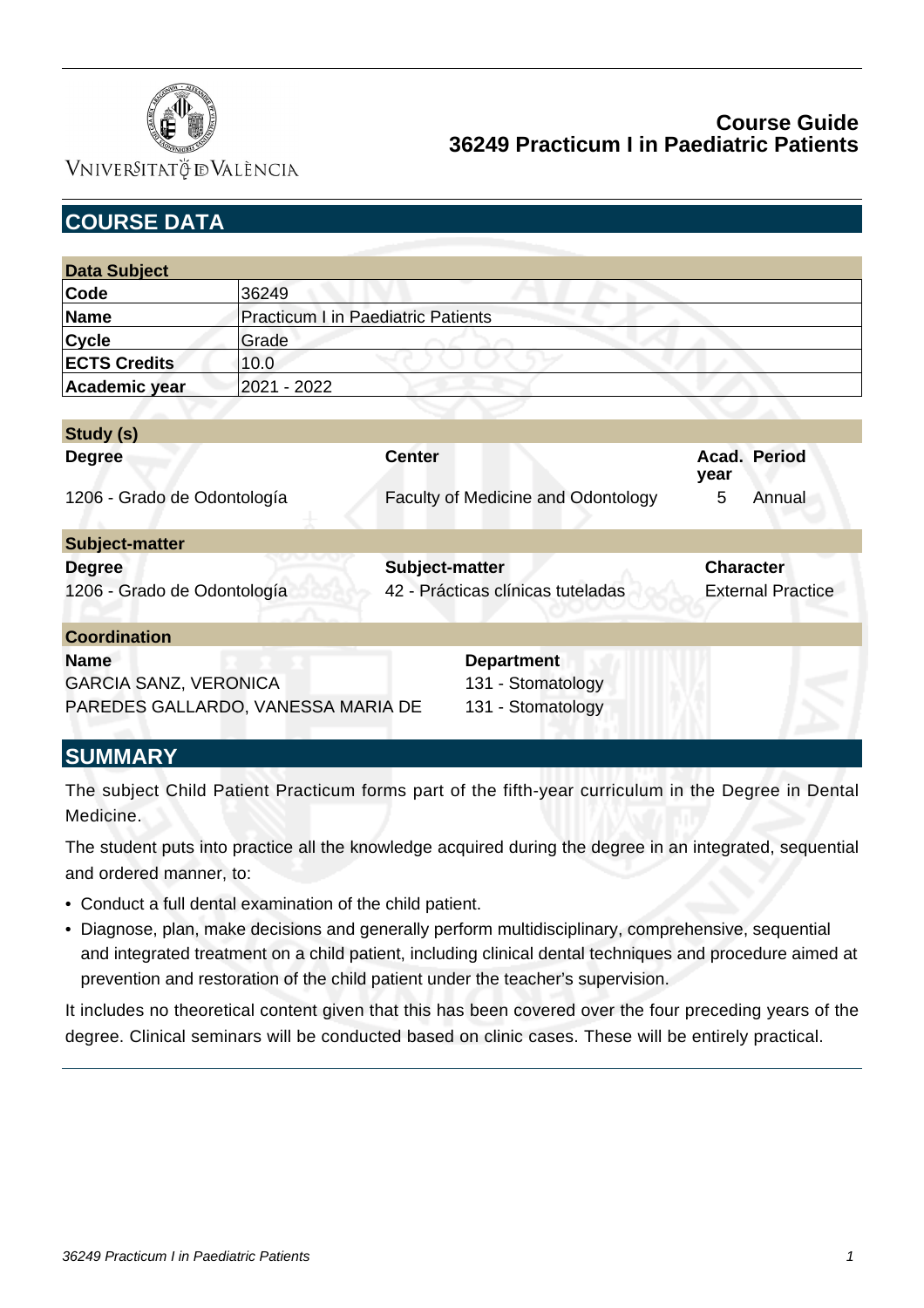

Vniver§itatğ dValència

# **PREVIOUS KNOWLEDGE**

### **Relationship to other subjects of the same degree**

#### **1206 - Degree in Dentistry :**

R4-OBLIGATION TO HAVE SUCCESSFULLY COMPLETED THE COURSE

 34720 - Orthodontics I

 34722 - Odontopediatrics

### **1210 - Grado de Odontología 2012 :**

 34720 - Orthodontics I

 34722 - Odontopediatrics

**Other requirements**

# **OUTCOMES**

#### **1206 - Grado de Odontología**

- Be able to identify the patient's concerns and expectations, and to communicate effectively and clearly, both orally and in writing, with patients, their relatives, the media and other professionals.
- Know how to share information with other health professionals and how to work in a team.
- Be able to prepare an initial diagnosis and establish a reasoned diagnostic strategy, and to recognise situations requiring urgent odontological attention.
- Know and be able to apply basic treatments for the most common dental pathologies in patients of all ages. Therapeutic procedures must be based on minimally invasive techniques and on a global and integrated approach to oral healthcare.
- Know how to plan and carry out multi-disciplinary, sequential and integrated odontological treatments of limited complexity in patients of all ages and in all conditions, and in patients requiring special care.
- Formulate and recommend appropriate preventive measures for each clinical situation.
- Acquire clinical experience under appropriate supervision.
- Module: Introduction to Dentistry Take dental radiographs, interpret the images obtained and be familiar with other relevant diagnostic imaging techniques.
- Module: Introduction to Dentistry Identify the main reason for consultation and the history of the current disease. Compile a general medical history of the patient and a medical record that accurately reflects the patient's records.
- Module: Dental Pathology and Therapeutics Make diagnostic casts, mount them and take interocclusal records.
- Module: Dental Pathology and Therapeutics Prescribe drugs appropriately, knowing their contraindications, interactions, systemic effects and effects on other organs.
- Module: Dental Pathology and Therapeutics Apply loco-regional anaesthesia techniques.
- Module: Dental Pathology and Therapeutics Prepare and isolate the operating field.
- Module: Dental Pathology and Therapeutics Manage acute infections, including prescription and simple surgical aspects.
- Module: Dental Pathology and Therapeutics Treat dental-alveolar trauma in temporary and permanent teeth.
- Module: Dental Pathology and Therapeutics Assess and treat the patient with caries or other noncarious dental pathology and be able to use all materials aimed at restoring the shape, function and aesthetics of teeth in patients of all ages.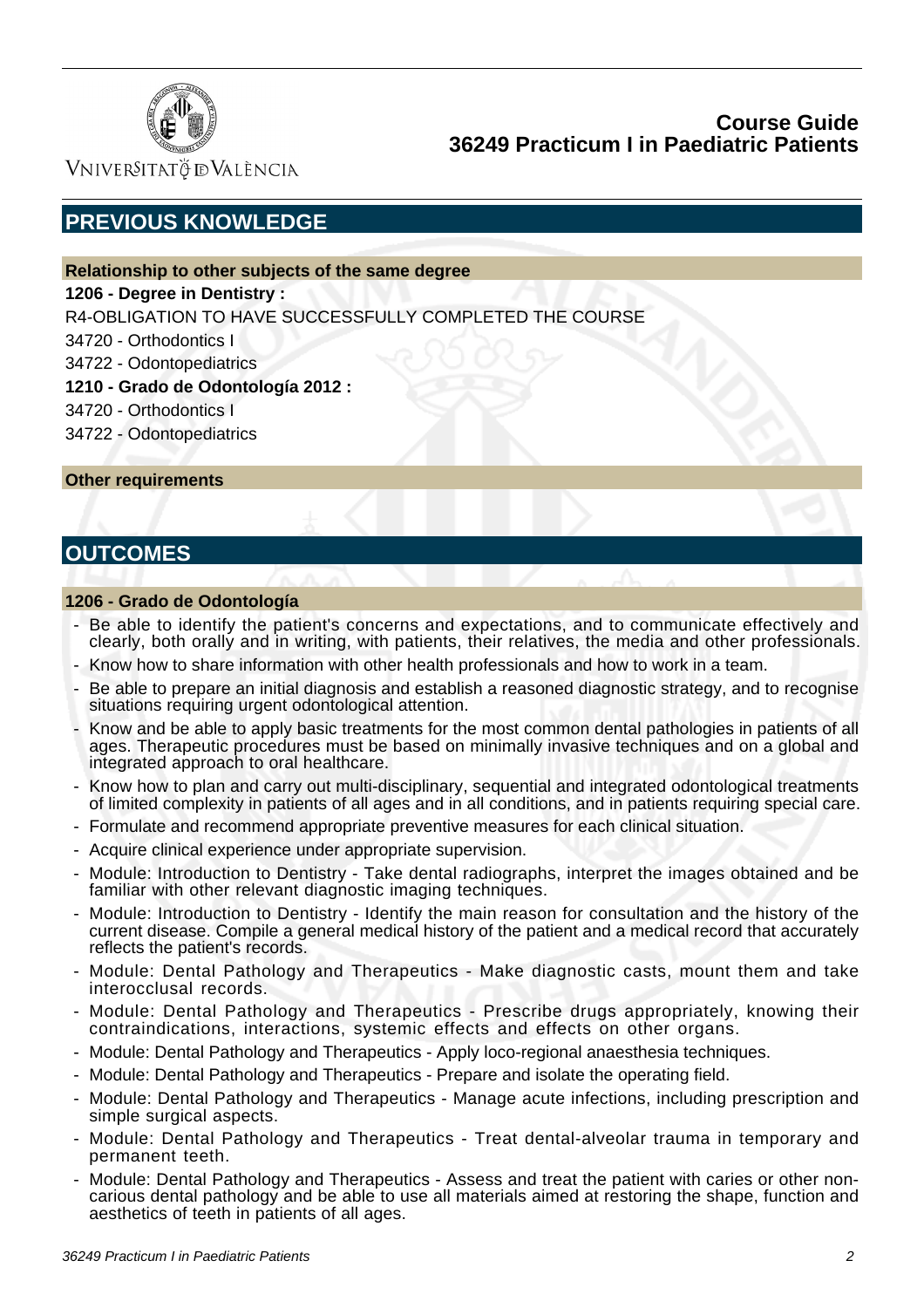

## VNIVERSITATÖ ID VALÈNCIA

- Module: Dental Pathology and Therapeutics Carry out the oral-dental treatment of child patients and recognise their characteristics and peculiarities.
- Module: Dental Pathology and Therapeutics Identify and correct oral habits that may cause or exacerbate malocclusions.

Conduct pre-professional practice, in the form of rotating dental clinics, with a final evaluation of the competencies listed above, enabling the assimilation of professional values, face-to-face communication competencies, clinical reasoning, clinical management and critical judgement.

Perform such practice as one of the student's clinical tasks, conducted on child patients, in an integrated manner, under appropriate supervision by the teacher.

# **DESCRIPTION OF CONTENTS**

#### **1. TOPIC UNIT 1- DIAGNOSIS IN THE PAEDIATRIC DENTAL CLINIC.**

TOPIC 1: Diagnosis in Paediatric Dentistry. The first visit. TOPIC 2: Diagnostic imaging techniques in Paediatric Dentistry.

TOPIC 3: Handling a childs behaviour.

#### **2. TOPIC UNIT 2- DEALING WITH A CHILDS PAIN.**

TOPIC 4: Local anaesthetic. Indications. Anaesthetic techniques. Handling the child when administering anaesthetic. Complications.

TOPIC 5: Sedating and pre-medicating child patients. Concept and objectives. Pharmacology. Sedation using nitrous oxide. General anaesthetic.

#### **3. TOPIC UNIT 3- PHARMACOLOGY IN CHILDREN AND HANDLING A CHILD UNDERGOING MEDICATION.**

TOPIC 6: Pharmacology. Medical prescription. Practical guide to the use of antibiotics and analgesics in paediatric dentistry.

TOPIC 7: Handling a child undergoing medication. Part One. Alterations to the haemostasis. Leukemia. Diabetes.

TOPIC 8: Handling a child undergoing medication. Part Two. Viral hepatitis. HIV. Prophylaxis of bacterial endocarditis. Asthma. Coeliac disease.

#### **4. TOPIC UNIT 4- STERILISATION IN THE PAEDIATRIC CLINIC.**

TOPIC 9: Sterilisation and asepsis in the operating field. Controlling contamination; isolation and disinfection of caries.

TOPIC 10: Sterilisation and asepsis of instruments and material in the clinic. Protocol for action against accidental needle pricks.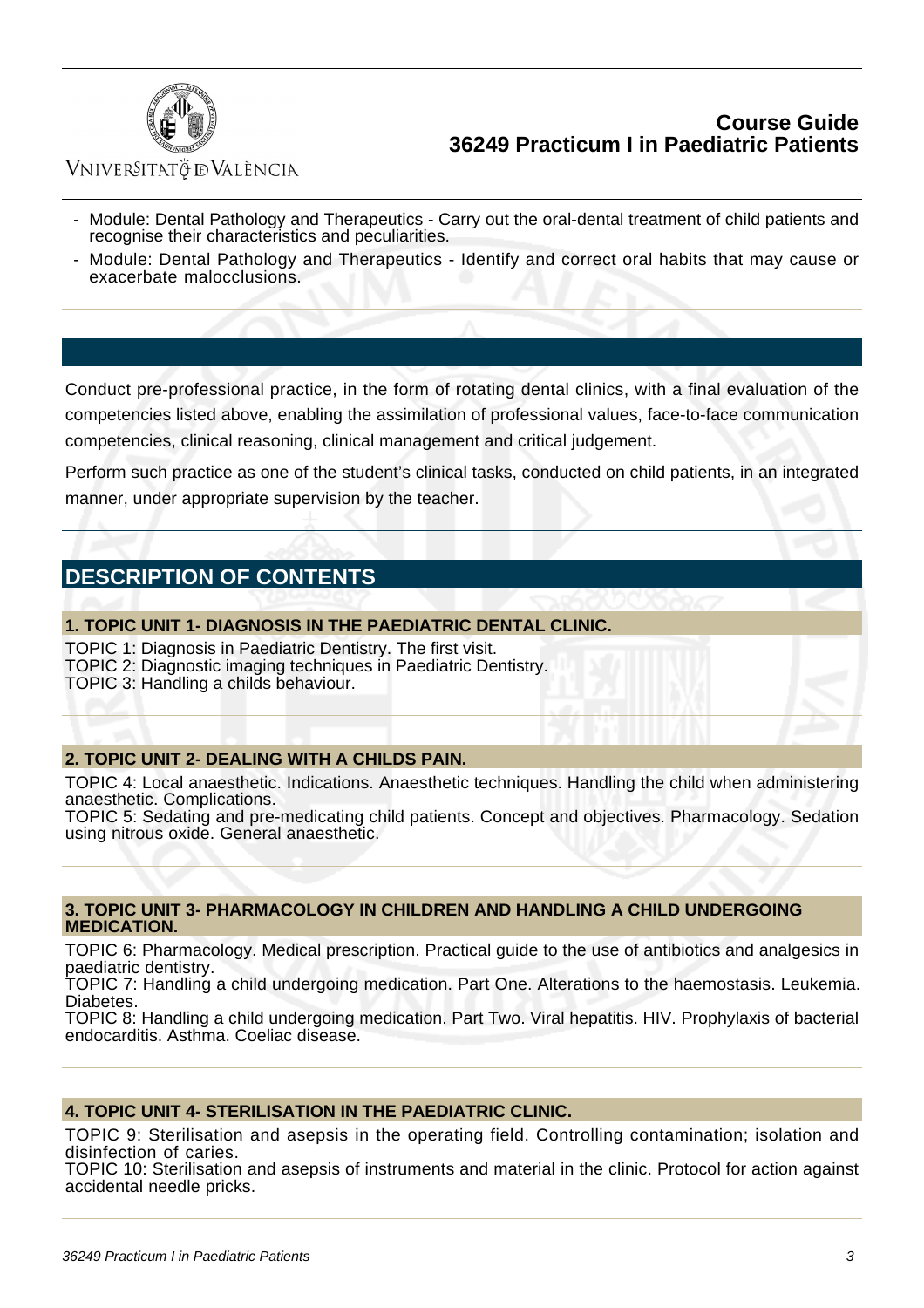

Vniver§itatğ dValència

#### **5. TOPIC UNIT 5- RESTORATIVE DENTISTRY IN THE PAEDIATRIC CLINIC.**

TOPIC 11: Prevention in paediatric dentistry. Risk of caries. Fluoride. Chlorhexidine. Xylitol. Sealing caries and cracks.

TOPIC 12: Restorative dentistry in deciduous teeth. Types of material used. Indications. Clinical cases. TOPIC 13: Preformed crowns in paediatric dentistry. Concept, objectives and types. Clinical handling of deciduous and permanent teeth. Clinical cases.

TOPIC 14: Early appearance of caries. Concept, etiology, prevention and clinical handling.

TOPIC 15: Pulp therapy for deciduous teeth. Diagnosis of pulpal pathology. Techniques and materials employed. Presentation of cases.

TOPIC 16: Pulp therapy for young permanent teeth. Diagnosis. Techniques and materials employed. Clinical cases.

#### **6. TOPIC UNIT 6- DENTOFACIAL TRAUMA IN CHILDREN.**

TOPIC 17: Trauma in deciduous teeth. Types of fracture and recommended treatment. Consequences in permanent teeth.

TOPIC 18: Trauma in permanent teeth. Types of fracture and recommended treatment. Complications.

#### **7. TOPIC UNIT 7- MEDICAL AND SURGICAL PATHOLOGY IN CHILDREN.**

TOPIC 19: Oral pathology in paediatric dentistry. Ulcers. Bacterial and viral infections of the oral tissue. Oral mycosis.

TOPIC 20: Teeth anomalies. Part One: alterations in number, shape and colour.

TOPIC 21: Teeth anomalies. Part Two: alterations in hereditary and non-hereditary structures.

TOPIC 22: Orofacial manifestations of significant syndromes. Down Syndrome. Pierre-Robin Syndrome. Ectodermal Dysplasia. Clinical cases.

TOPIC 23: Most common cystic and tumour pathology in children. Clinical cases.

TOPIC 24: Periodontal disease in child patients. Gingivitis and juvenile periodontitis.

TOPIC 25: Surgical treatment in paediatric dentistry. Extracting deciduous teeth. Techniques and necessary material. Complicated extractions: anchylosis, supernumeraries.

#### **8. TOPIC UNIT 8- INTERCEPTIVE DENTISTRY IN THE PAEDIATRIC CLINIC.**

TOPIC 26: Diagnosis in dentistry. Part One: Analysing models. Analysis of the sagittal, vertical and transverse planes. Occlusal analysis. Bolton index.

TOPIC 27: Diagnosis in dentistry. Part Two: Interpreting orthopantomograms.

TOPIC 28: Diagnosis in dentistry. Part Three: Cephalometric diagnosis. Cephalometric methodology of Steiner and Ricketts.

TOPIC 29: Diagnosis and interceptive treatment of anomalous oral habits in children. Anomalous deglutition. Buccal respiration. Thumb and dummy sucking. Labial interposition.

TOPIC 30: Handling space. Recommendations, techniques and types of braces.

TOPIC 31: Diagnosis and interceptive treatment of transverse malocclusions. Dentoalveolar expansion. Disiunction.

TOPIC 32: Diagnosis and interceptive treatment of vertical malocclusions. Open bite. Overbite.

TOPIC 33: Diagnosis and interceptive treatment of Class II anteroposterior malocclusions. Functional braces.

TOPIC 34: Diagnosis and interceptive treatment of Class III anteroposterior malocclusions. Orthopaedic braces.

TOPIC 35: Interceptive orthodontic treatment of deciduous teeth. Type of braces

TOPIC 36: Retention and relapse in orthodontic treatment.

TOPIC 37: How to present a clinical case in orthodontics.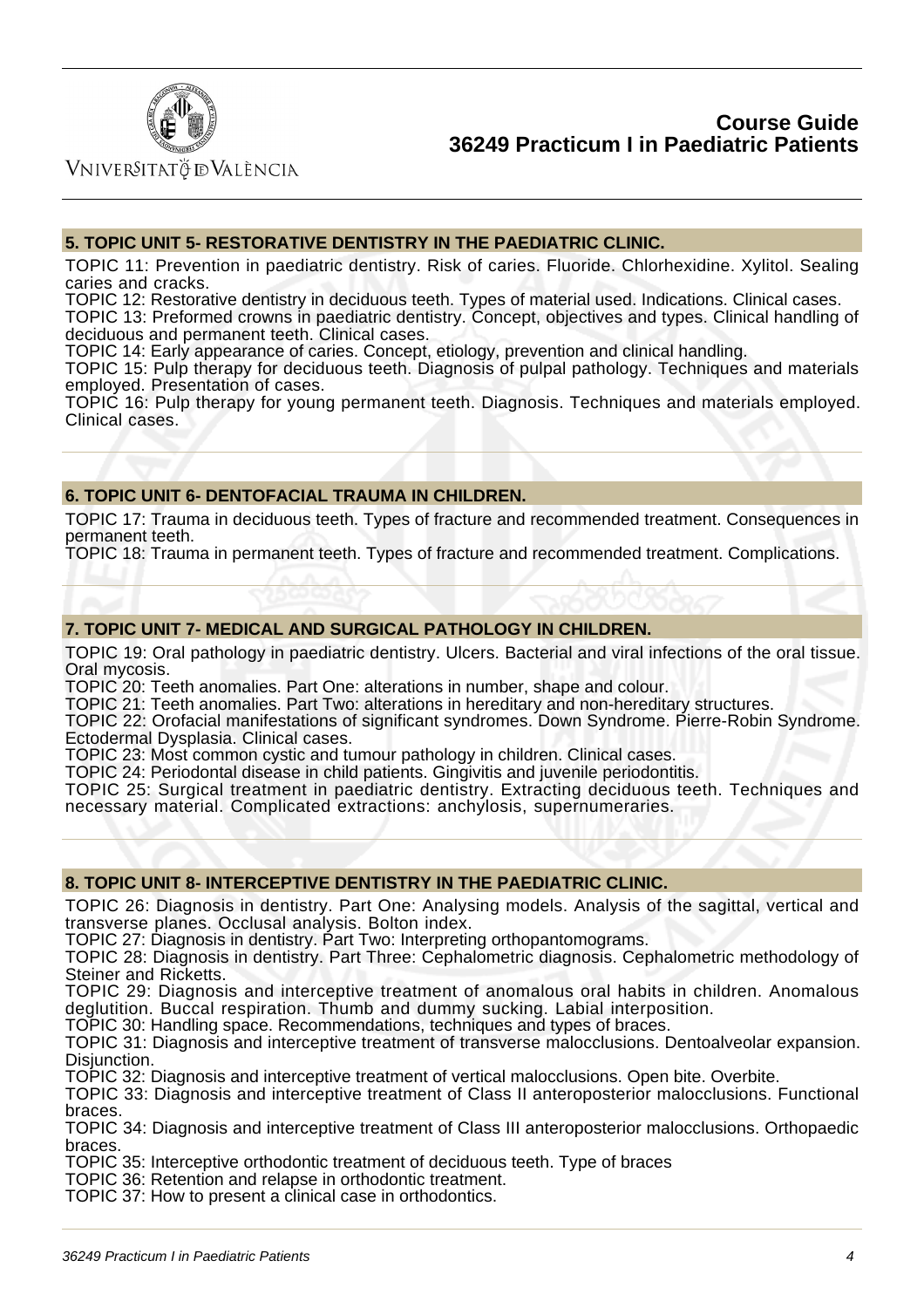

VNIVERSITATÖ ID VALÈNCIA

# **WORKLOAD**

| <b>ACTIVITY</b>                              | <b>Hours</b> | % To be attended |
|----------------------------------------------|--------------|------------------|
| Odontology practices                         | 200,00       | 100              |
| Development of group work                    | 10,00        |                  |
| Development of individual work               | 5,00         | C                |
| Study and independent work                   | 10,00        | 0                |
| Readings supplementary material              | 10,00        | 0                |
| Preparation of practical classes and problem | 10,00        | 0                |
| Resolution of case studies                   | 5,00         |                  |
| TOTAL                                        | 250,00       |                  |

# **TEACHING METHODOLOGY**

In each clinical practice session, the student will be assigned a child patient. They will work first as an operator, assisted by their box companion and later the two students in the box will switch their roles of operator and assistant. The clinical practice sessions will be carried out in the General Clinic of the Dental Clinic at the University of Valencia throughout the morning and afternoon. The student must create a clinical history of the patient in which they must make a diagnosis and a proposed treatment plan. This must be supervised, signed and approved by their clinical practice teacher. Once approved by the teacher, they must enter the treatment into the Dental Clinic's computer programme. Likewise, all steps in the treatment must undergo the teacher's supervision. The clinical practice sessions will be evaluated following evaluation criteria explained below.

Furthermore, the clinical cases presentations are aimed at developing all aspects of practical training concerned with acquiring the manual skill, clinical experience, proposed different therapeutic alternatives, ergonomic and clinical considerations suitable to this age group. These clinical cases presentations are delivered orally with computer support by students and supervised by the corresponding teachers. Likewise, the clinical cases presentations will be evaluated following evaluation criteria explained below.

# **EVALUATION**

Evaluation of the subject consists of several parts as described below:

### **Weekly Clinical Practice and clinical case presentations 50%**

Ongoing evaluation by the clinical practice teacher of the student's attitude and aptitudes, as well as the skills developed by the student both in diagnosis and in treatment during the practice sessions in the academic year. The teacher will record the treatments given by the student on their practice file, grading them and informing the student of unsuitable attitudes and skills.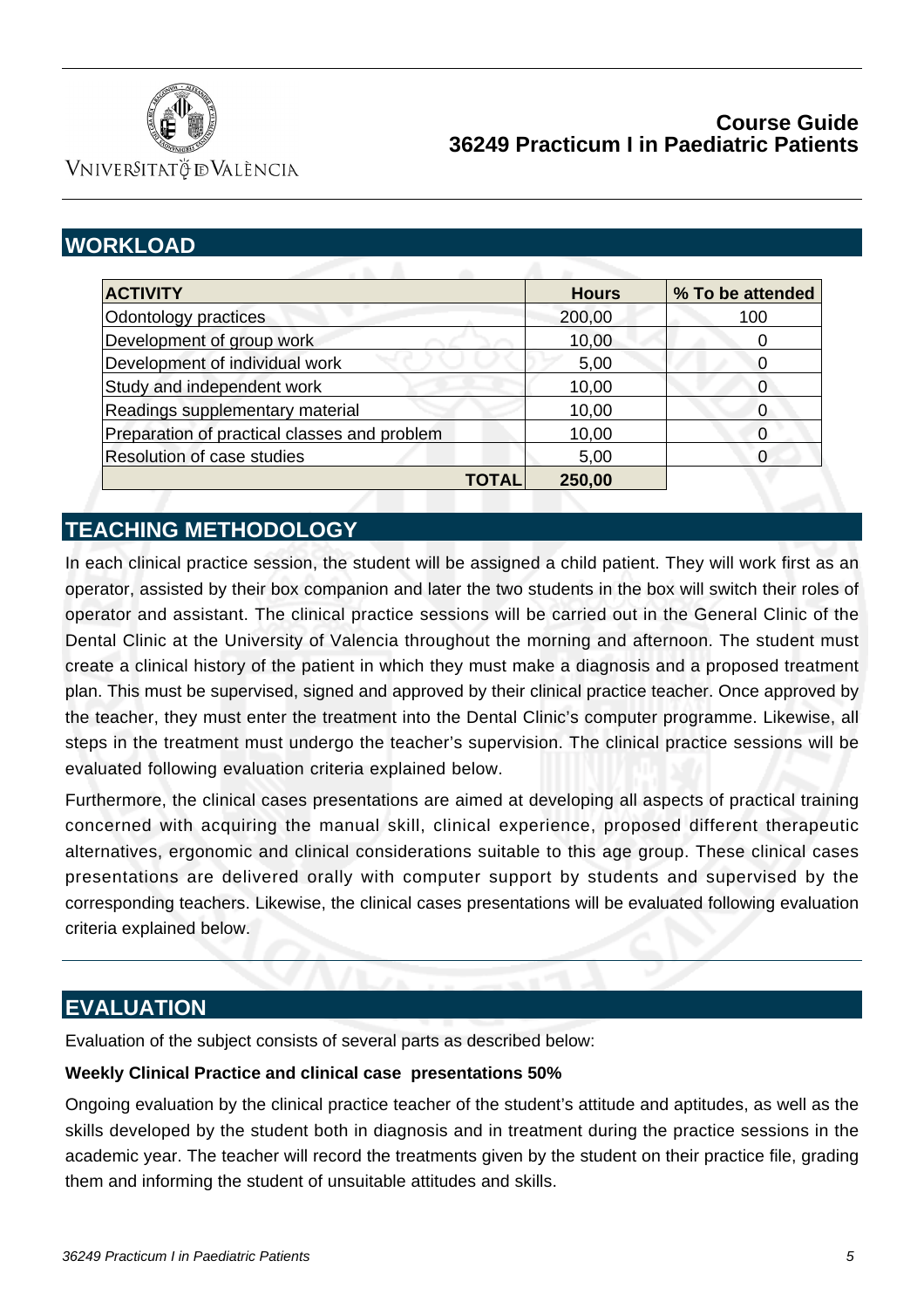

VNIVERSITATÖ ID VALÈNCIA

For this, the teacher will use the evaluation criteria listed below in Annexes 1A, 1B and 1C.

Clinical practice evaluation also includes clinic case presentations, which are mandatory. The clinical cases will be graded according to their content, as well as each student's presentation. For this, the teacher will use the evaluation criteria listed below in Annex 2. The teacher will also evaluate student attitude in the rest of the classmate's clinical case presentations.

Attendance at practice sessions and clinical cases presentations is mandatory. More than three attendance absences shall mean failure in these and the student will not be entitled to sit the final exam.

The student must obtain a minimum grade of a 5 (approved) on the clinical practice grade to average with the final exam grade.

### **Final Oral Exam (June) 50%**

Test exam and short question exam on pictures of clinical cases, as well as writing a prescription in child patients. Points will be subtracted for incorrect answers in the evaluation.

The final grade will be the average between the test exam and short question exam on pictures of clinical cases, both parties having to be approved with a minimum rating than 5. Should either party terminate this examination, may recover in the July session.

The student must obtain a minimum grade of a 5 (approved) on the final exam to average with the clinical practice grade.

The current evaluation criteria of the University of Valencia is governed by Royal Spanish Decree 1125/2003, dated 5 September 2003, and is as follows:

0-4.9. Fail (F), 5.0-6.9.Pass (P), 7.0-8.9.Above average (AA), 9.0-10. Excellent (E)

The mention "1st Class Honours", if applicable, shall be granted to students who have obtained a grade equal to or greater than 9.0, according to the criteria for excellence in that distinction, which are established in the final evaluation. The number of such grades may not exceed 5% of the students enrolled in the subject in the corresponding academic year.

In order to access to an advance on the call of this subject, it is a requirement that the student has coursed all his/her practices.

## **REFERENCES**

#### **Basic**

- Ortodoncia clínica y terapéutica. Canut Brusola JA. Ed. Masson.
- Odontopediatría: la evolución del niños al adulto joven. Boj JR, Catalá M, García-Ballesta C, Mendoza A, Planells P. Ed. Ripano.
- Odontología Pediátrica. Pinkharm. McGraw, Hill. Ed. Interamericana.